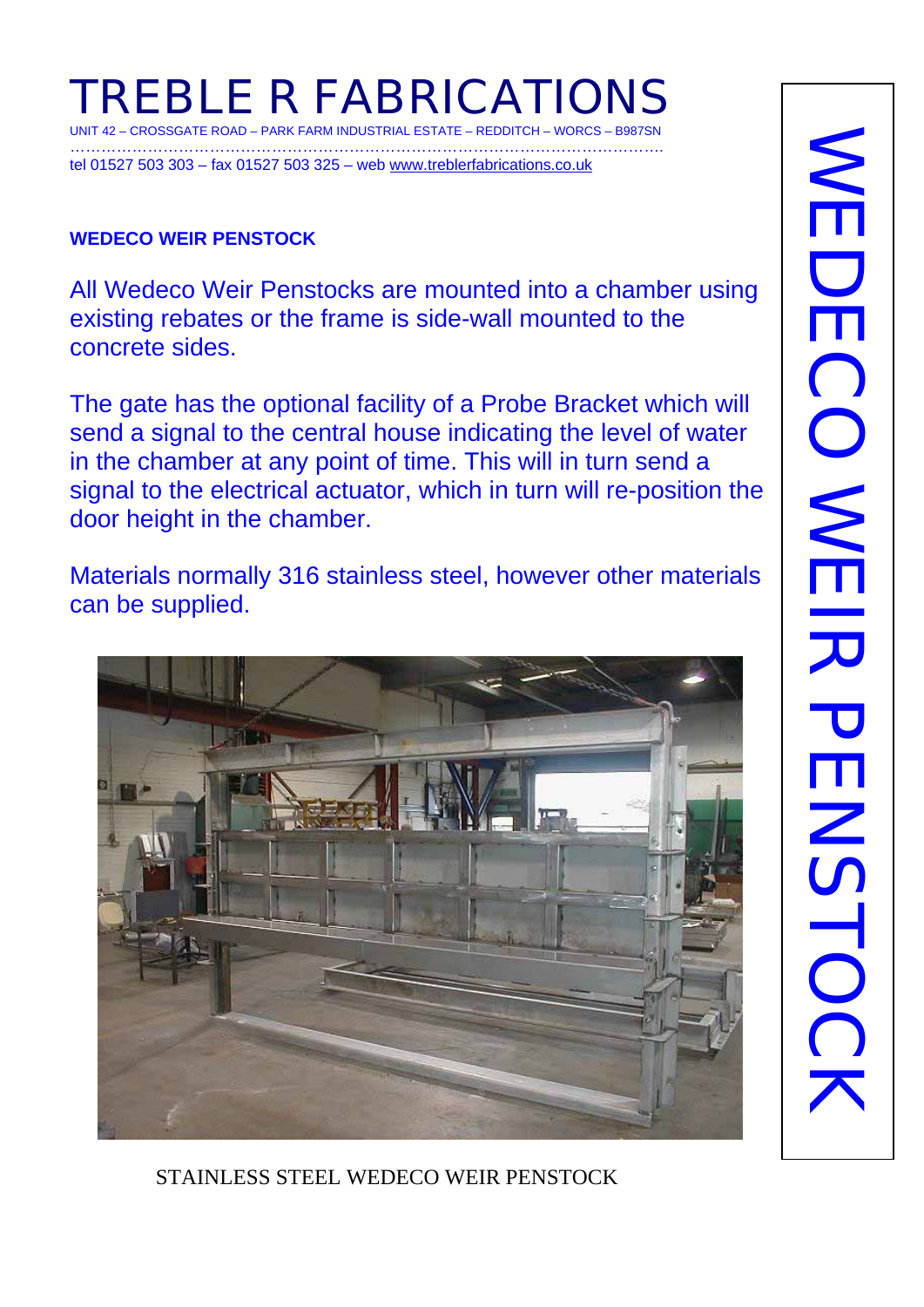### **Weir Penstock Wedeco Type**

| <b>Operating Duty</b>  |                            |
|------------------------|----------------------------|
| Application:           | Flow control and isolation |
| Type of Mounting:      | Channel                    |
| Type of Media:         | <b>Water and Sewage</b>    |
| <b>Operating Head:</b> | Top of door on-seating     |
|                        | Top of door off seating    |
|                        |                            |

|                    | <b>Options Mounting:</b> Side Wall Mounted in Channel |
|--------------------|-------------------------------------------------------|
| <b>Stem Types:</b> | Rising and non-rising                                 |
| Size Range:        | Any size from 600mm to 3000mm                         |
|                    | in width format                                       |

# **Applicable Standards**

BS 7775: 1995, Specification for general purpose penstocks

## **Construction Materials**

|   | DESCRIPTION MATERIAL |                                 |
|---|----------------------|---------------------------------|
|   | Frame                | Mild Steel, BS 4360 Gr 43A      |
|   |                      | Stainless Steel, BS 970 Gr 304  |
|   |                      | Stainless Steel, BS 970 Gr 316  |
|   | Door                 | Mild Steel, BS 4360 Gr 43A      |
|   |                      | Stainless Steel, BS 970 Gr 304  |
|   |                      | Stainless Steel, BS 970 Gr 316  |
|   |                      |                                 |
| 3 | Seals                | Low Friction Polyolefin         |
| 4 | <b>Stem</b>          | Stainless Steel, BS 970 Gr 303  |
|   |                      | Stainless Steel, BS 970 Gr 304  |
|   |                      | Stainless Steel, BS 970 Gr 316  |
|   | <b>Fasteners</b>     | Stainless Steel, BS 6105, Gr A4 |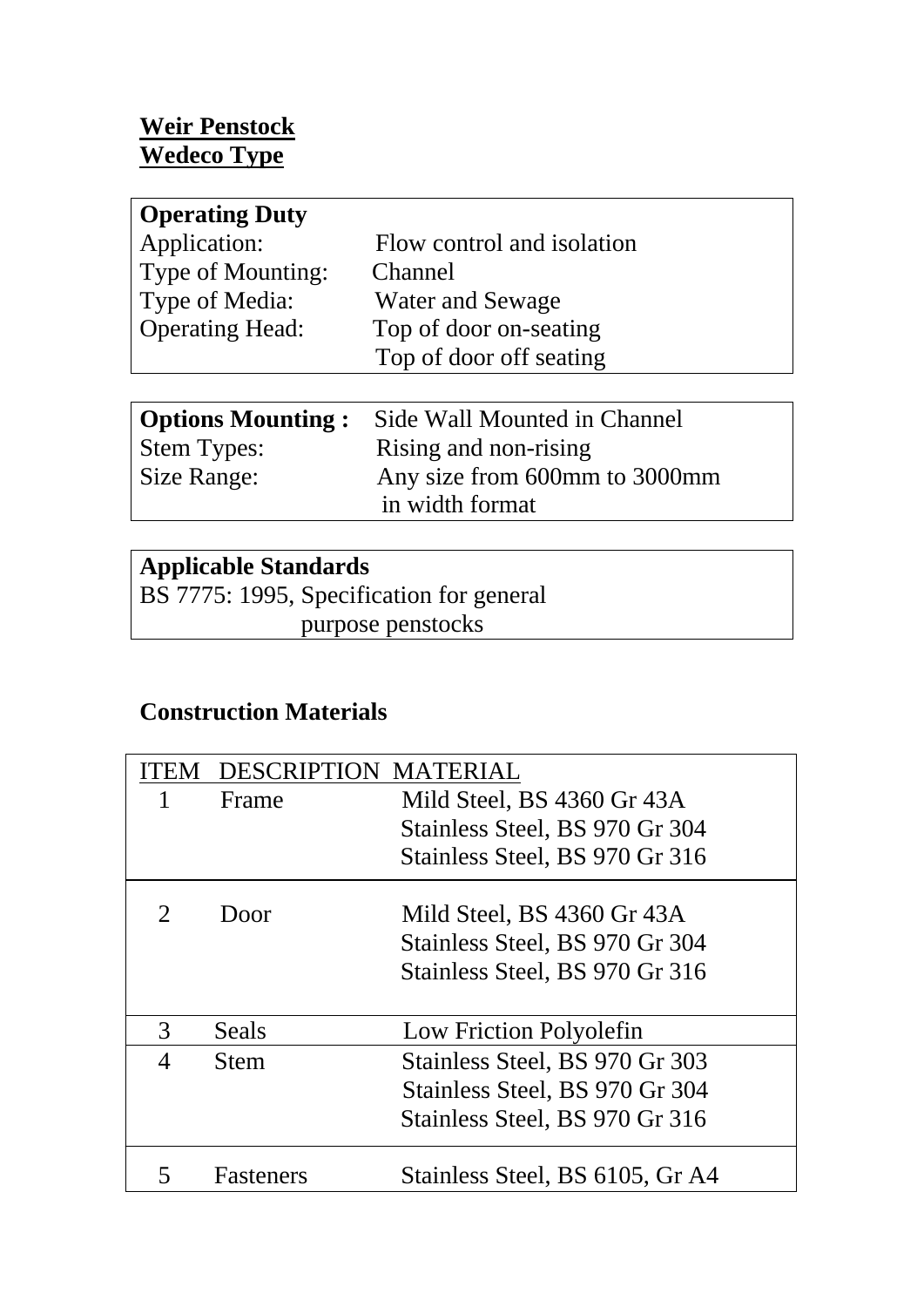#### **WEDECO WEIR PENSTOCKS CHANNEL MOUNTING FRONT AND PLAN VIEW**



Typical drawing only of a Channel Mounting Type Wedeco Weir Penstock complete with Electric Rotork Actuator and Probe Bracket Grade 304ss Frame and Weir Door.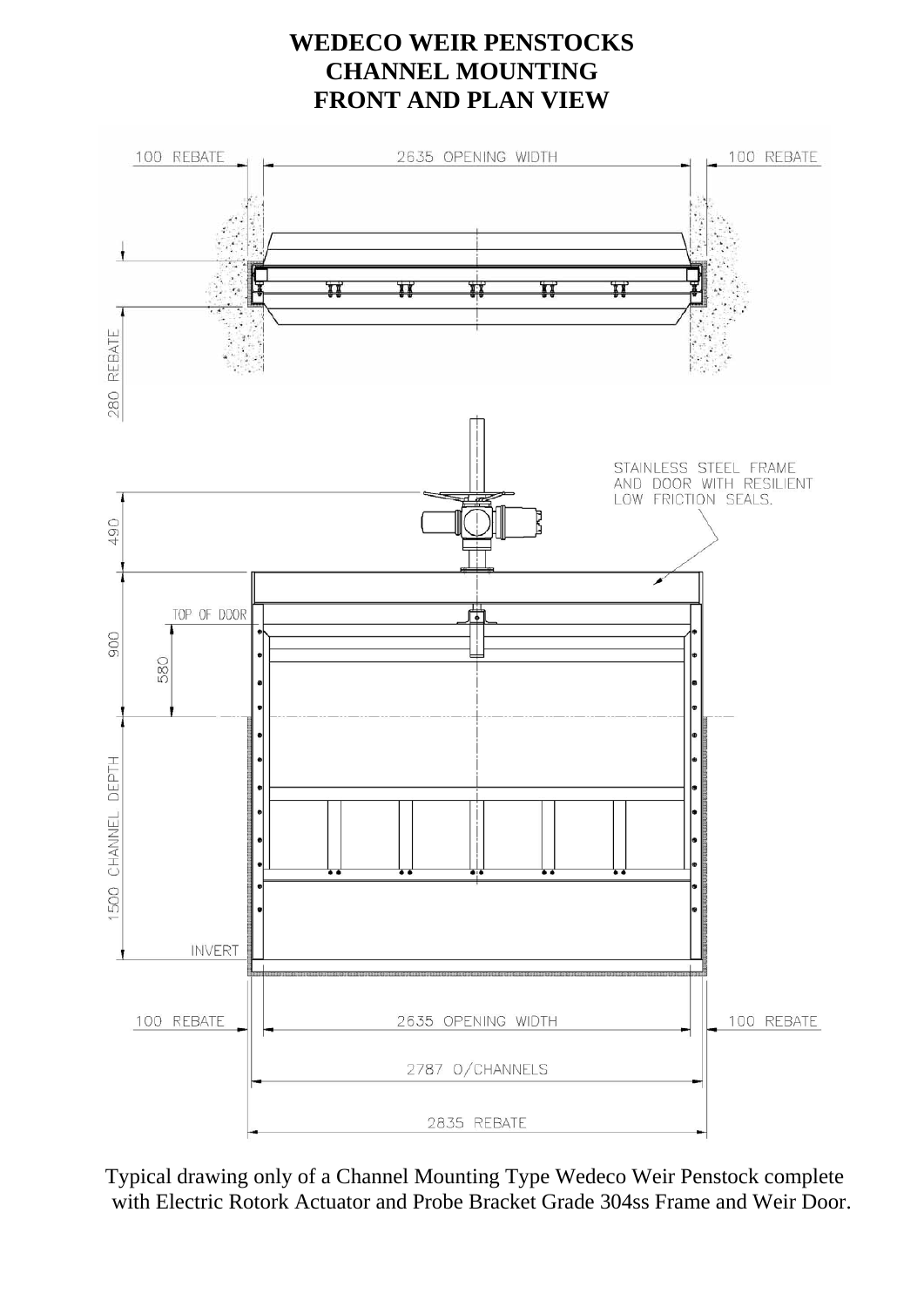### **WEDECO WEIR PENSTOCKS CHANNEL MOUNTING SIDE VIEW**



Typical drawing only of a Channel Mounting Type Wedeco Weir Penstock complete with Electric Rotork Actuator and Probe Bracket Grade 304ss Frame and Weir Door.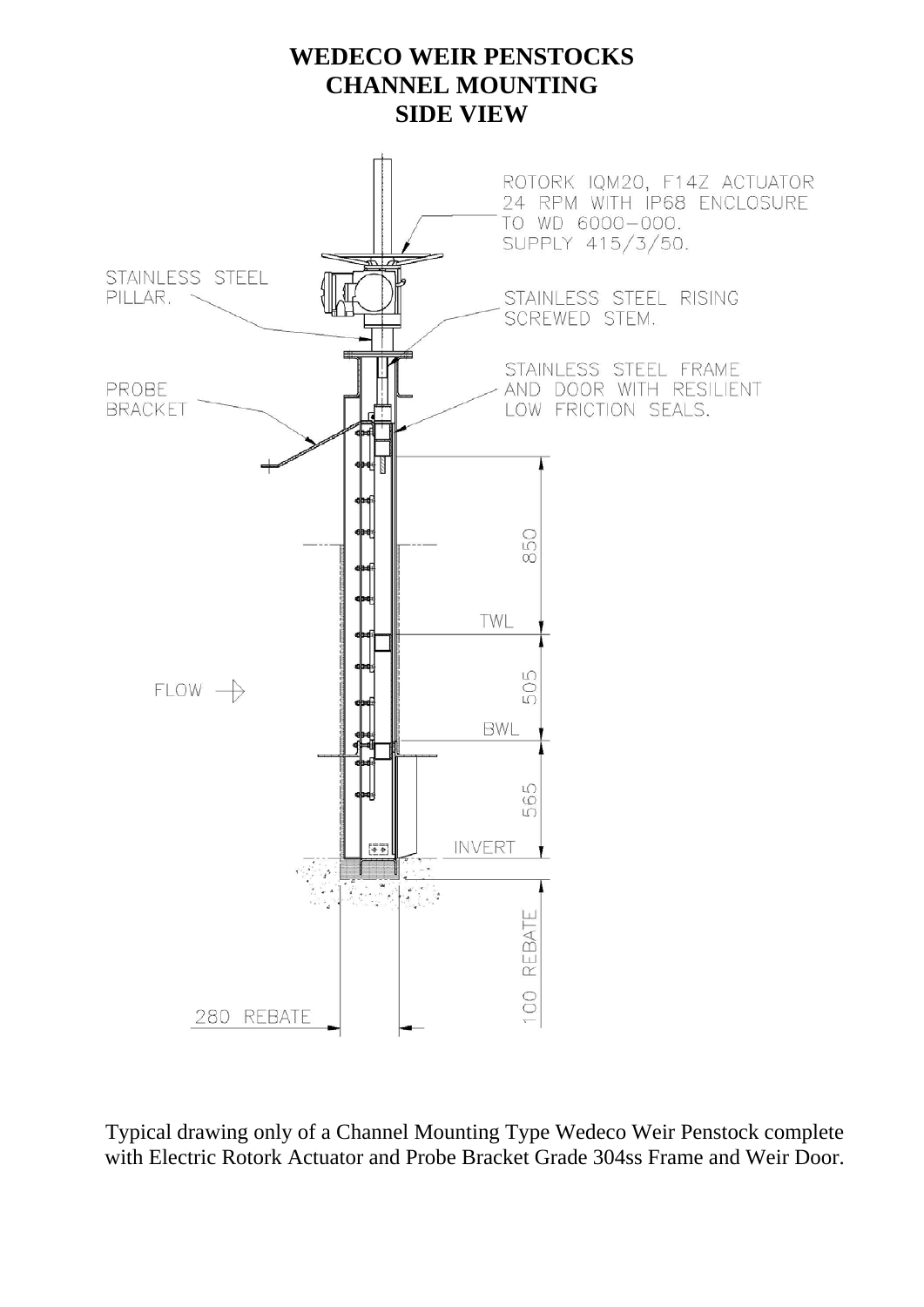

Typical drawing only of a Side Wall Mounting Type Wedeco Weir Penstock complete with Electric Rotork Actuator and Probe Bracket Grade 304ss Frame and Weir Door.